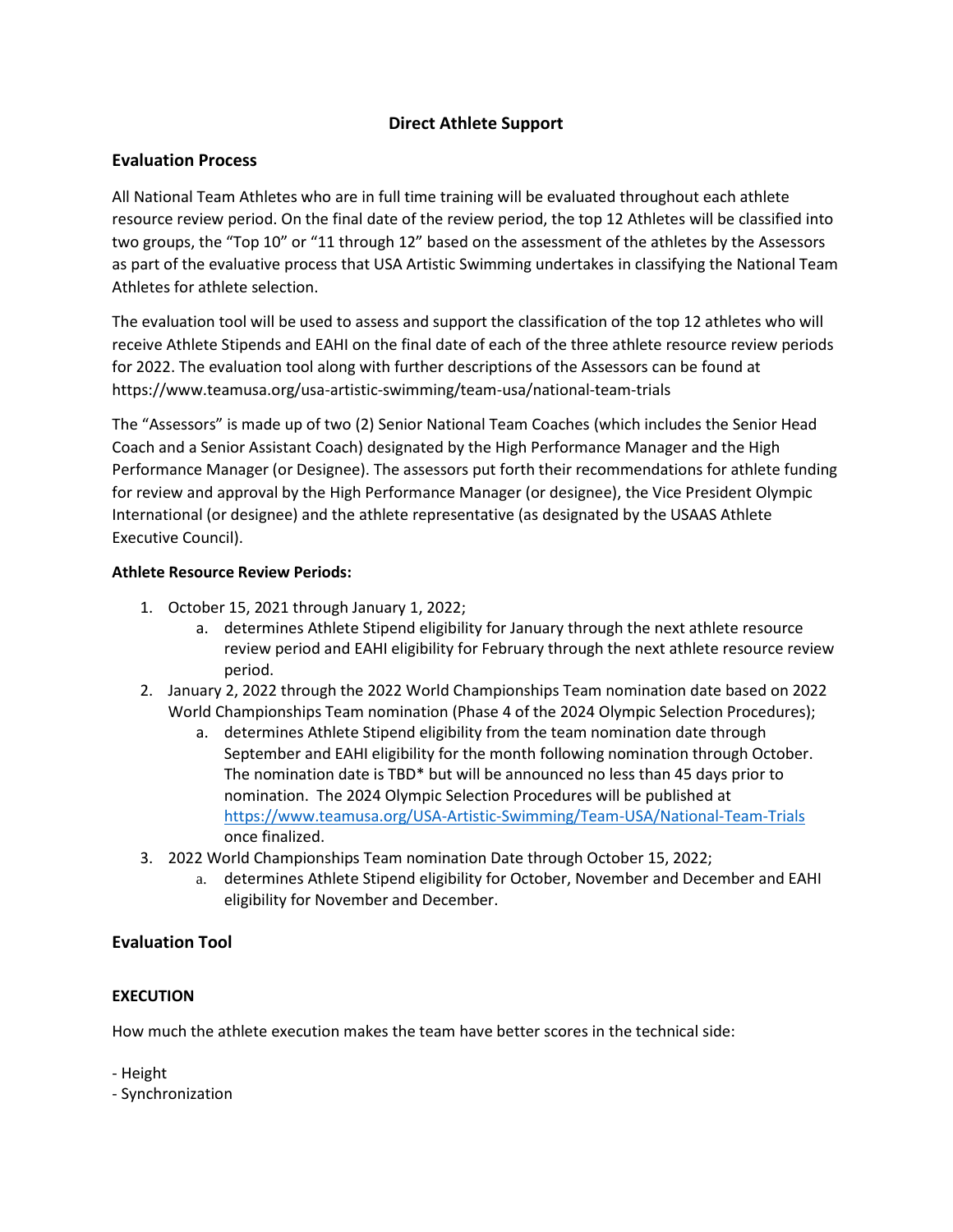- Sharpness
- Patterns
- Lifts
- Verticality

### **ARTISTIC IMPRESSION**

How much the athlete performance makes the team have a better score in artistic impression:

- Gives ideas / interact
- Swims with passion
- Presentation: correct body posture during the routine
- Facial expression: express with the face according to each part of the routine
- Eye contact: connect with the audience, especially judges

### **TEAM COMMITMENT**

Makes the team be in a better place. Works for its unity and progress. Develops her role in the team. Takes care of the team.

#### **SELF DISCIPLINE**

Is the athlete being the best they are capable of becoming?

- Effort
- Coachability
- Problem solving mindset
- Grit
- Attitude

#### **PERFORMANCE UNDER PRESSURE**

Calculated only when is an evaluation day/shows/competitions: Is the athlete able to perform under pressure at the level of practice or even better?

### **CONSISTENCY**

Can the athlete keep her/his best she/he can be every day?